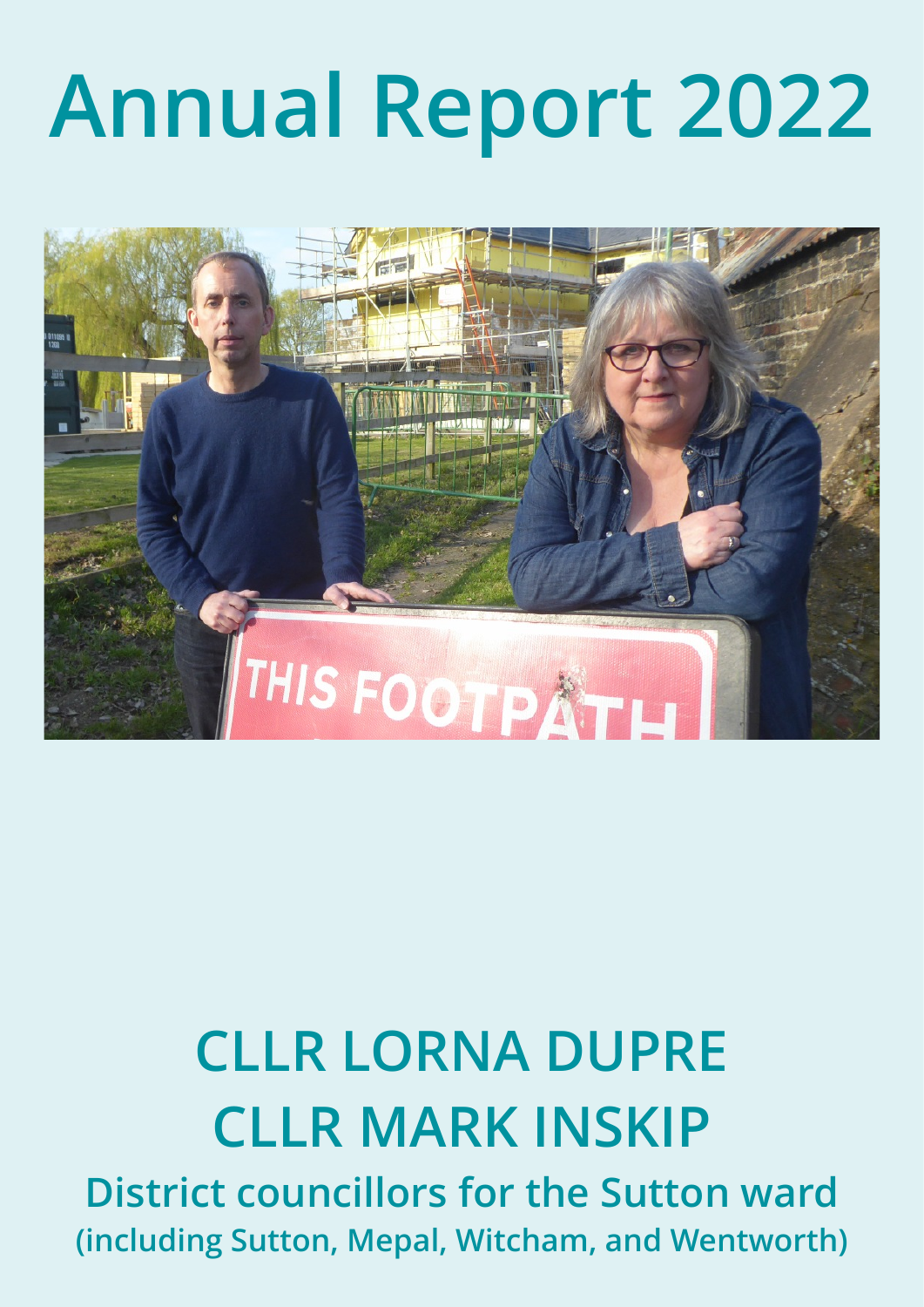## **1 COVID-19**

- **1.1** This has been the third year of COVID-19, and following the Government's removal of all precautions early in 2022, the virus continues to run rampant. A limited programme of booster vaccinations began earlier this year**.**
- **1.2** The District Council administered various rounds of COVID grants to local businesses during the year. The Council got off to a slow start, and we have expressed concerns during the year at the way in which some of its spending decisions have been made.
- **1.3** Mark proposed a motion to the Full Council contrasting the behaviour of local residents during lockdown with the law-breaking of the Prime Minister. The ruling group amended the motion with one change - deleting all expression of disappointment at the illegal events in Downing Street.

# **2 Mepal Outdoor Centre**

- **2.1** The council's planning application to replace the popular Outdoor Centre with an unwanted crematorium was finally published in August 2021. The council's own survey showed only thirteen per cent of respondents wanted a crematorium at Mepal.
- **2.2 21/01216/F3M** is an application for 'construction of a crematorium and associated service and administration building, function building, memorial garden, natural burial areas, pet cemetery, car parking, new vehicular access from the A142 north of the site and landscaping'. The original planning statement prepared by the applicant's agent, Nexus Planning, stated that the applicant was East Cambs Trading Co Ltd, the council's

trading arm. Mark questioned this and it was hastily changed to East Cambridgeshire District Council. Once again, the council leadership is blurring the boundaries between the Council and its commercial trading arm. We submitted objections to the proposal, on the grounds that the need for an additional crematorium has not been evidenced, and that the transport assessment significantly understates the likely traffic. The application has yet to be determined, with a new deadline of 6 May 2022.

**2.3** Meanwhile **21/01054/DEM** was an application to demolish all buildings at the Outdoor Centre. This took place just in time for Christmas 2021.

#### **3 Planning**

- **3.1** Last year we reported that the Government was poised to publish proposals for radical changes to the planning process. A year later, we are still waiting. Meanwhile, East Cambridgeshire's Local Plan is now seven years old, after an update in 2019 was discarded by the ruling group after three years of work and an Examination in Public. It is becoming increasingly outdated, with insufficient policies to address climate change or air quality as well as issue which need to be reconsidered such as parking space provision.
- **3.2** The Council's limited review of its current (2015) Local Plan is still ongoing. It concentrates only on policy GROWTH1 and housing numbers, as we reported last year.
- **3.3** Vistry obtained outline planning permission for its Phase 2 on Mepal Road in Sutton, with 173 dwellings the maximum allowed by Sutton's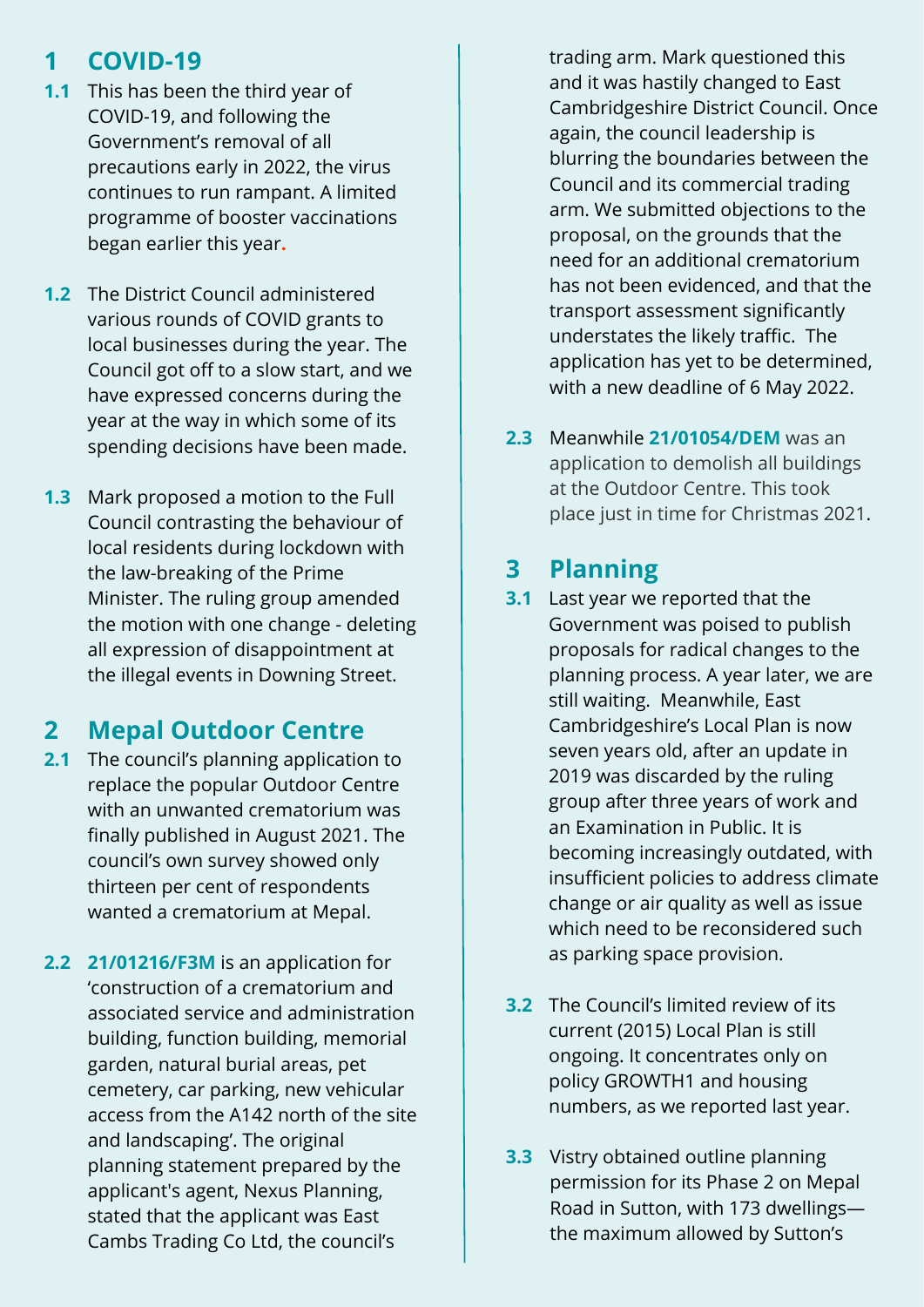Neighbourhood Plan—plus sports pitches, a burial ground, and open space. The developer is also asked to make financial contributions to education and highways. Mark attended the Planning Committee meeting to confirm our broad support but also to raise specific concerns including flooding, biodiversity, and traffic noise.

- **3.4** Abbey Homes lodged an appeal in June against refusal of its 'reserved matters' application for the land behind Garden Close in Sutton. We submitted a representation urging the Planning Inspector to dismiss the appeal, which he did. Abbey responded immediately by submitting yet another application, for two fewer houses overall, but more premium chalets masquerading as single-storey dwellings. Once again we objected to this application, which is still awaiting determination.
- **3.5** The planning application submitted for change of use of the former Deli@65 to a hot food takeaway was withdrawn, but replaced in September by an application for 'alterations, new ducting system, odour control measures to existing café, and alterations and additions to form first floor flat, access, parking and site works' . This looked much like an attempt to kit out the premises for use as an Indian takeaway, but without an actual application for change of use. The application was approved by the Planning Committee, shockingly, after we called it in, but is still actively disputed. Meanwhile the owner has put the premises on the market.
- **3.6** A planning application has been received from the Anchor at Sutton

Gault for change of use from pub to flexible café, guest house and pub. It is still awaiting determination. Meanwhile the extension works at The Three Pickerels at Mepal have taken far longer than expected, with a further closure of the nearby footpath which will have been shut for eighteen months by the time the building work is finished.

- **3.7** Lorna persuaded the Planning Committee to grant planning permission at The Brook in Sutton, Hiams Farm in Mepal, and Amberlea Country Kennels and Cattery on the A142. She was less successful with an application for an annexe in Link Lane, and remains concerned that the Council's policy on annexes and extensions remains inconsistent and factually inaccurate.
- **3.8** Although the Cambridgeshire & Peterborough Combined Authority decided to close down the previous Mayor's '£100K homes' scheme, East Cambridgeshire District Council has expressed its enthusiasm to proceed with it. Four '£100K homes' have been advertised in the development at the bottom of Forehill in Ely, and several on the site of the former Paradise Pool. Those promoting this scheme have never satisfactorily explained how those taking it up will avoid being trapped in properties they cannot afford to move out of if they find they no longer meet their needs. And these properties will make only a minute contribution to filling the huge gap in affordable housing in East Cambridgeshire.
- **3.9** Neighbourhood Plans are under way at Mepal and Witcham, and Mark has been working with the latter. We are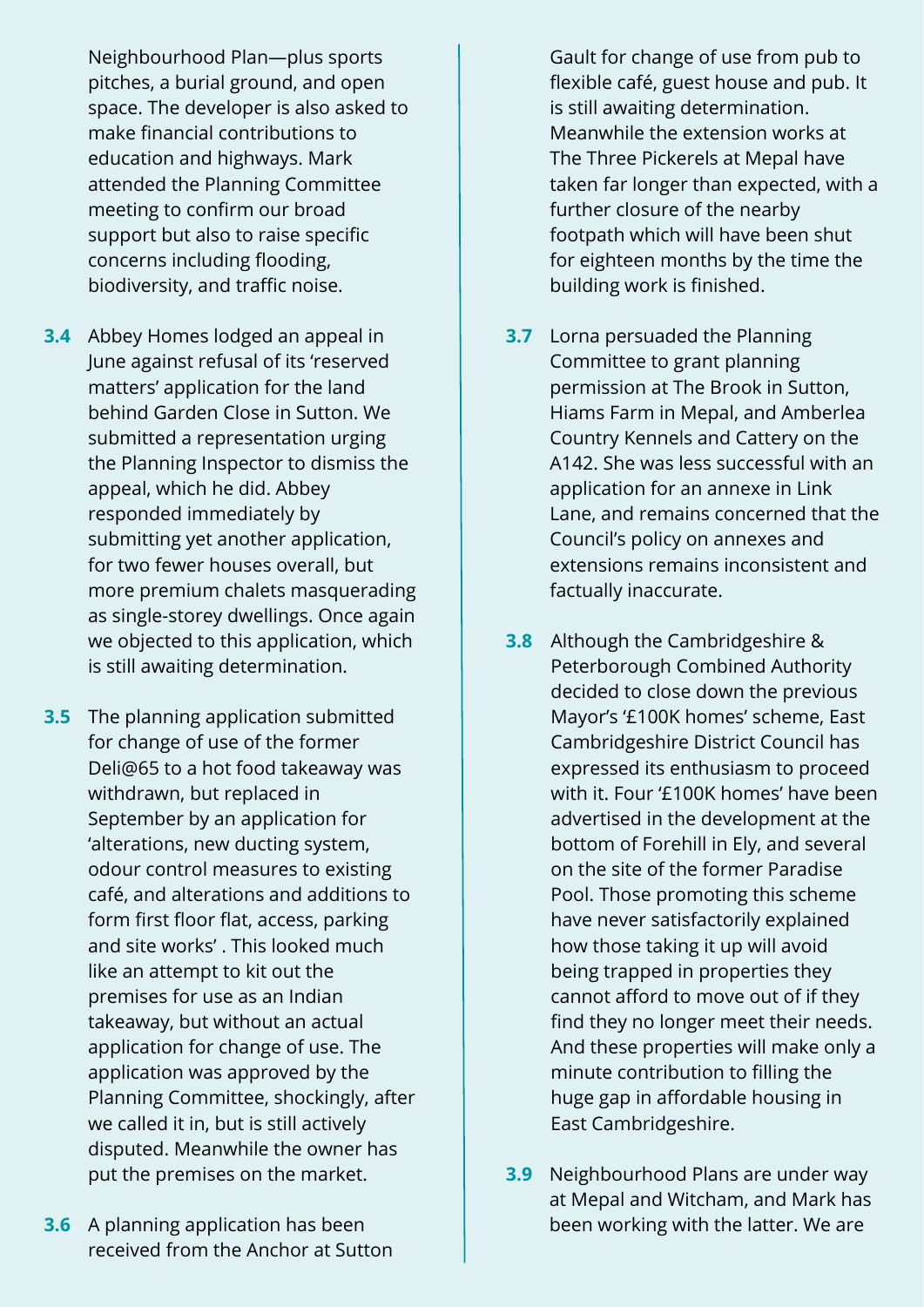both actively involved in the revision of Sutton's Neighbourhood Plan.

- **3.10** The Council has approved changes to its list of projects eligible to receive funding from the Community Infrastructure Levy paid by developers. This now includes the £1M the Council agreed to pay in 25 annual instalments towards the A14 redevelopment, but also health provision, community facilities, and water management and flood prevention across the district.
- **3.11** The Council's preferred 'Community Land Trusts' remain controversial, and any attempt to question any aspect of them is a red rag to a bull. Lorna seconded a motion on CLTs in October, asking the council to review issues arising from CLT proposals in Stretham, Little Thetford, and Wilburton. The meeting was handled appallingly, with the partner of a councillor permitted to make offensive and slanderous comments in the guise of a public question, in total contravention of council rules of procedure. No attempt was made by the Chair or senior officers to stop it.
- **3.12** In February the Council lost a significant planning appeal in Soham. It failed to defend three of its reasons for refusal of a major development by Persimmon. The Inspector said there had been a significant shortfall in development against the East Cambridgeshire Local Plan housing requirement to date, and that the plan 'cannot be said to have been effective in delivering the anticipated housing need to date'. He further stated that even if the council could currently demonstrate the housing land supply it said it had (more than 6.5

years), there had been significant under-delivery against the plan to date, and there was a 'persistent failure' to meet housing requirements. 'There can be no certainty that the strategy contained in the [Local Plan] will deliver sufficient housing in the long-term of the plan period,' he concluded. 'In fact, the evidence before me suggests that it will not.'

#### **4 Finance and assets**

- **4.1** The Council's budget was thrown into confusion in January, when an increase in Council Tax was recommended in the report presented to the Finance & Assets Committee. The Leader of the Council amended the budget at the meeting, to remove every recommendation, and refer the decision to the Full Council with no recommendations until the very last minute.
- **4.2** However, the Council once again froze its share of the Council Tax in its February budget. The plans in the Council's Medium Term Financial Strategy for an increase of £5 per annum at Band D, the maximum allowed, were put off for a year.
- **4.3** We proposed an amendment to devolve the Rural Services Delivery Grant of £169,000 to Parish Councils, and to allocate £10,000 to investigate options for Civil Parking Enforcement, to address the problems caused by illegal parking around the district. This would have been funded by joining the Combined Authority's Community Led Housing Support service, saving the costs of providing it in-house and drawing on the extensive experience of ACRE in community engagement. We also proposed to cut the £25,000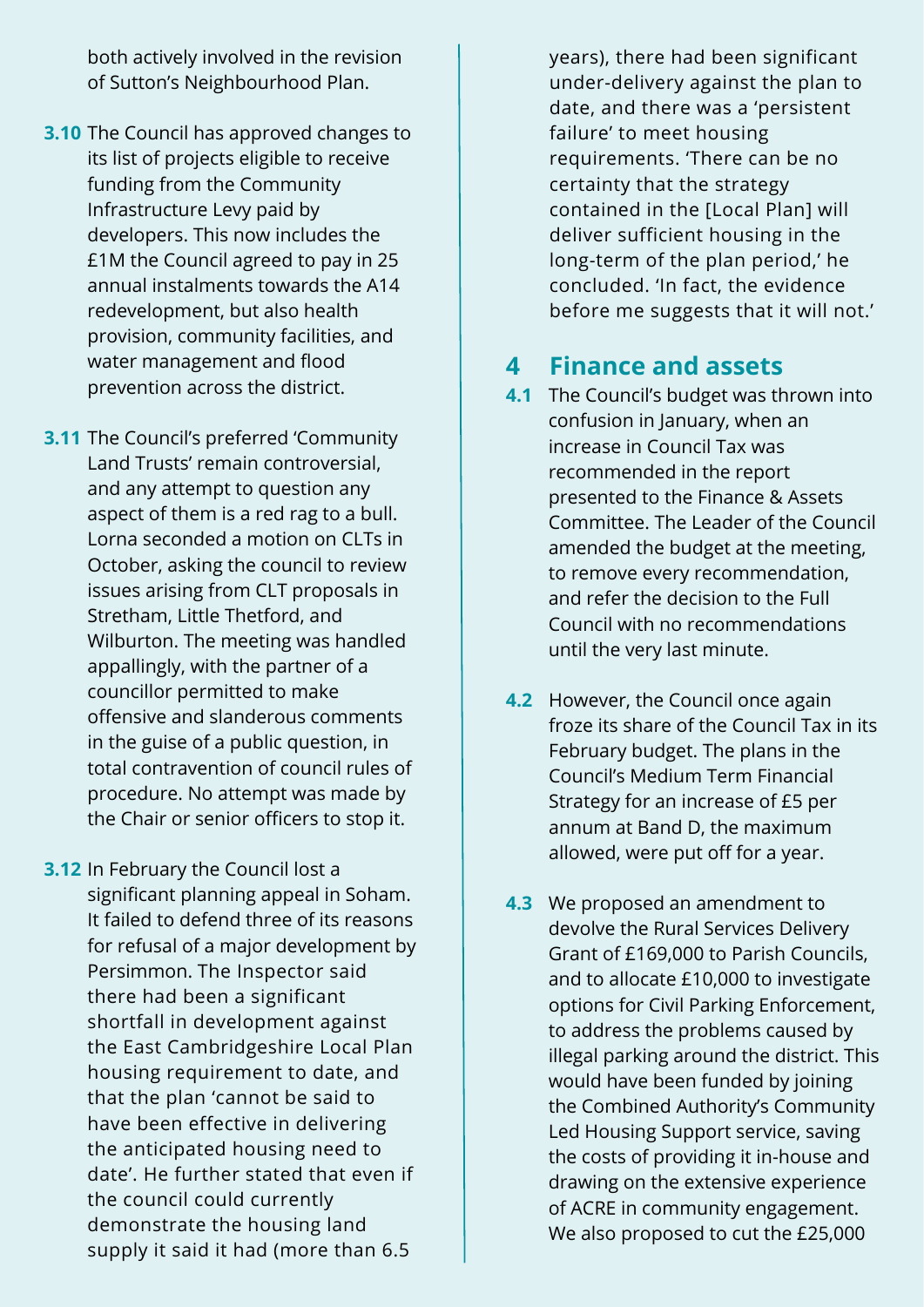(33 per cent) proposed increase to the Council's PR budget. This amendment was defeated.

- **4.4** The budget included setting up a £2M Growth & Infrastructure Fund, to be funded from money handed back to member councils by Cambridgeshire Horizons, a 'not-for-profit organisation responsible for driving forward the delivery of sustainable new communities'. We proposed that £0.5M of this fund should be used as a contribution to a safe pedestrian and cycle crossing at the A10 BP roundabout at Ely—a problem largely of the District Council leadership's making. This proposal was defeated by the council's leadership.
- **4.5** Cambridgeshire & Peterborough Combined Authority has expressed concerns that the repayment profile of its loan of over £20M to East Cambs Trading Company for the MOD homes at Ely is slipping, and it may not be repaid by the due date of 31 March 2023. However, this has not stopped the District Council proposing to lend the Company a further £7.5M, partly so that it can repay its current loan from the Council, and partly so that it can start new projects at MOD Phase 2 and 3, and at the Paradise Pool site which the Council is now proposing to sell to the Company.
- **4.6** The Council's Bus, Cycle, Walk working group continues to meet. In July it drafted a response to the County Council's Local Cycling & Walking Infrastructure Plan, and a letter to parish councils listing walking and cycling routes identified last year as being in disrepair, obstructed by street clutter, or insufficiently lit, and asking for an update on their

condition. The working group requested spending on feasibility studies from Sustrans for five priority cycling routes in the district:

- · Fordham-Burwell
- · Haddenham-A142
- · Little Downham-Ely
- · Littleport-Chettisham-Ely
- · Swaffham Prior-Reach-Burwell

 The Council also agreed a Cycling & Walking Strategy to be used in influencing County Council and Combined Authority plans for active travel.

- **4.7** Lorna has proposed to the Full Council that East Cambridgeshire should address the lack of 'Changing Places' toilets in the district for people with severe disabilities; and review disabled access to all public toilets and signage on them for invisible disabilities. East Cambridgeshire was the only district in the county not to be awarded any money at all by the Government in its recent funding round to improve Changing Places toilet provision.
- **4.8** Mark has been pursuing evidence of longstanding use of the old railway track bed between Sutton and Haddenham between 1982 and 2022, with the intention of trying to protect it as a right of way.

#### **5 Operational services**

**5.1** Having been pressed into declaring a Climate Emergency in October 2019, the Council approved its second Climate Change Action Plan in June. Mark has been pressing the Council to go further and faster in tackling climate change. At the meeting of the Combined Authority Board at the end of June, the Leader of the Council